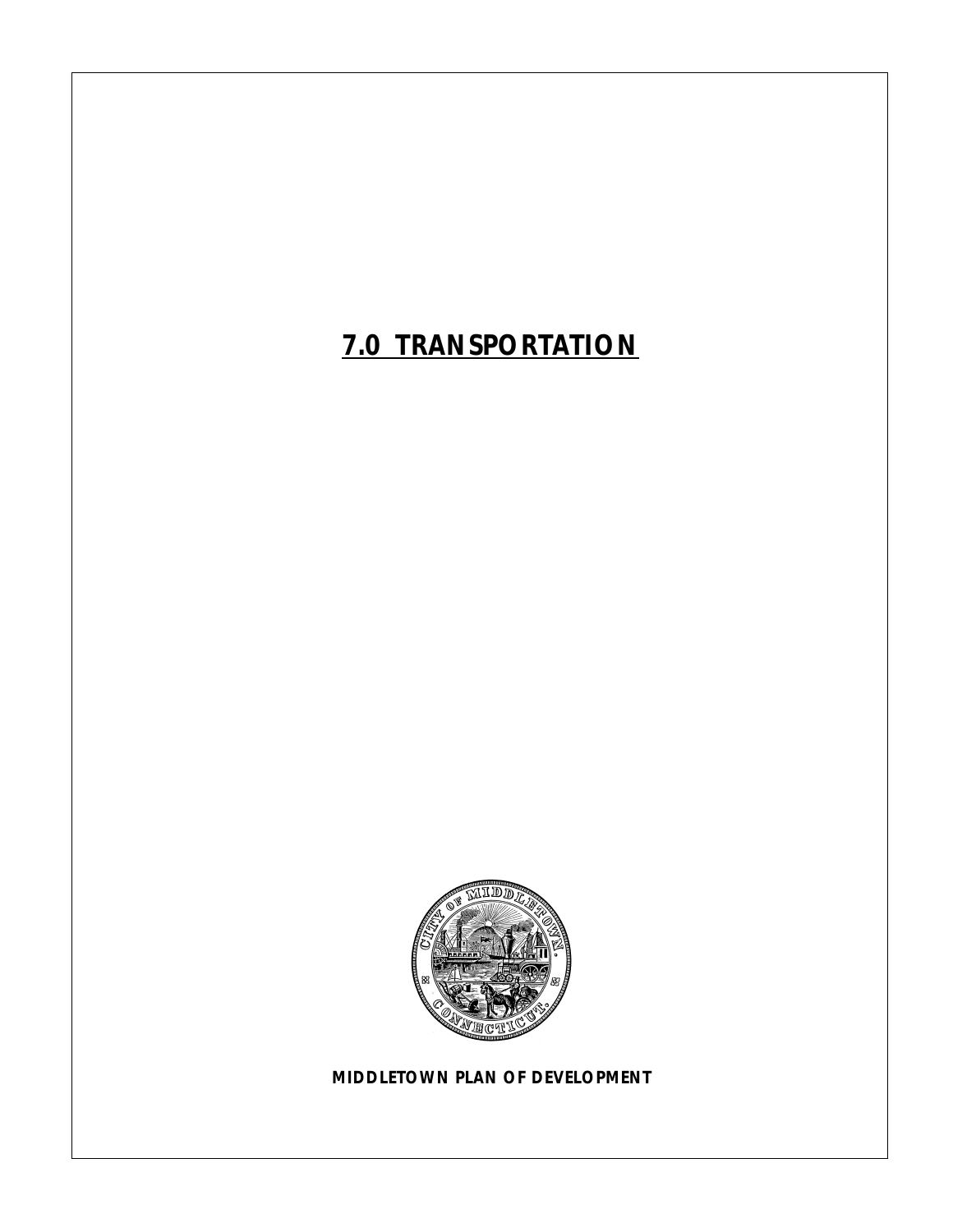### **7.0 TRANSPORTATION**

=

=

### **7.1 Introduction**

A well functioning transportation system is critical to the economic vitality of Middletown and central to the quality of life enjoyed by its residents. A city's transportation network, comprising highways, streets, public transit, bicycle paths and sidewalks, provides for movement within the city and connections to points beyond. Ideally the components of this transportation system complement one another, however, as in many other cities throughout the country, the private automobile dominates Middletown's transportation network. The transportation component of this Plan for Development strives to alleviate traffic congestion in Middletown's problem areas but also maintain and improve conditions for transit users, bicyclists and pedestrians. This chapter summarizes current transportation conditions for all modes, highlights key transportation issues and makes the following goals:

- **•** *Improve pedestrian environment along Main Street*
- **•** *Upgrade vehicular connections to the riverfront area.*
- *Eliminate congestion and traffic hazards.*
- **•** *Encourage the use of alternative transportation such as bicycles, buses, and carpooling.*
- **•** *Provide additional bicycle trails throughout the city and tie them into regional trails where appropriate.*

### **7.2 Current Demand**

=

The 1990 Census provides information regarding work commute patterns to and from Middletown for all workers over the age of 16. This information provides a general indication of the more heavily traveled routes. Table 7.1 shows how work trips are distributed within the Midstate Planning Region. Of the employed residents who lived in Middletown in 1990, the greatest share

|                                    | ె<br><b>Place of Residence</b> |                |                |                        |        |                    |                   |          |                         |        |
|------------------------------------|--------------------------------|----------------|----------------|------------------------|--------|--------------------|-------------------|----------|-------------------------|--------|
| <b>Place of</b><br>Work            | Cromwell                       | <b>Durham</b>  | East<br>Haddam | East<br><b>Hampton</b> | Haddam | <b>Middlefield</b> | <b>Middletown</b> | Portland | Out of<br><b>Region</b> | Total  |
| <b>Cromwell</b>                    | 1,187                          | 43             | 40             | 180                    | 49     | 33                 | 887               | 126      | 2,036                   | 4,581  |
| <b>Durham</b>                      | 18                             | 434            | 20             | 22                     | 34     | 114                | 213               | 55       | 485                     | 1,395  |
| East<br>Haddam                     | 26                             | $\overline{0}$ | 811            | 54                     | 78     | $\mathbf{0}$       | 72                | 11       | 625                     | 1,677  |
| East<br><b>Hampton</b>             | $\theta$                       | 12             | 96             | 1,090                  | 12     | 8                  | 122               | 38       | 498                     | 1,876  |
| Haddam                             | 10                             | 17             | 186            | 55                     | 541    | 14                 | 147               | 87       | 691                     | 1,748  |
| <b>Middlefield</b>                 | 50                             | 148            | 32             | 17                     | 35     | 284                | 276               | 21       | 426                     | 1,289  |
| <b>Middletown</b>                  | 1,308                          | 681            | 569            | 1,000                  | 1,183  | 691                | 10,909            | 1,169    | 13,076                  | 30,586 |
| Portland                           | 78                             | 29             | 41             | 211                    | 72     | 42                 | 543               | 995      | 830                     | 2,841  |
| <b>Regional</b><br><b>Subtotal</b> | 2,677                          | 1,364          | 1,795          | 2,629                  | 2,004  | 1,186              | 13,169            | 2,502    | 18,667                  | 45,993 |
|                                    |                                |                |                |                        |        |                    |                   |          |                         |        |
| Out of<br><b>Region</b>            | 3,865                          | 1,576          | 1,793          | 3,101                  | 1,790  | 951                | 9,734             | 1,802    |                         |        |
| <b>Total</b>                       | 6,542                          | 2,940          | 3,588          | 5,730                  | 3,794  | 2,137              | 22,903            | 4,304    |                         |        |

| Table 7.1 | <b>Regional Journey to Work Patterns</b> |  |  |
|-----------|------------------------------------------|--|--|
|           |                                          |  |  |

**Source:** 1990 Census, Journey to Work, as prepared by the Midstate Regional Planning Agency for the Regional Transportation Plan, FY 1998 Update.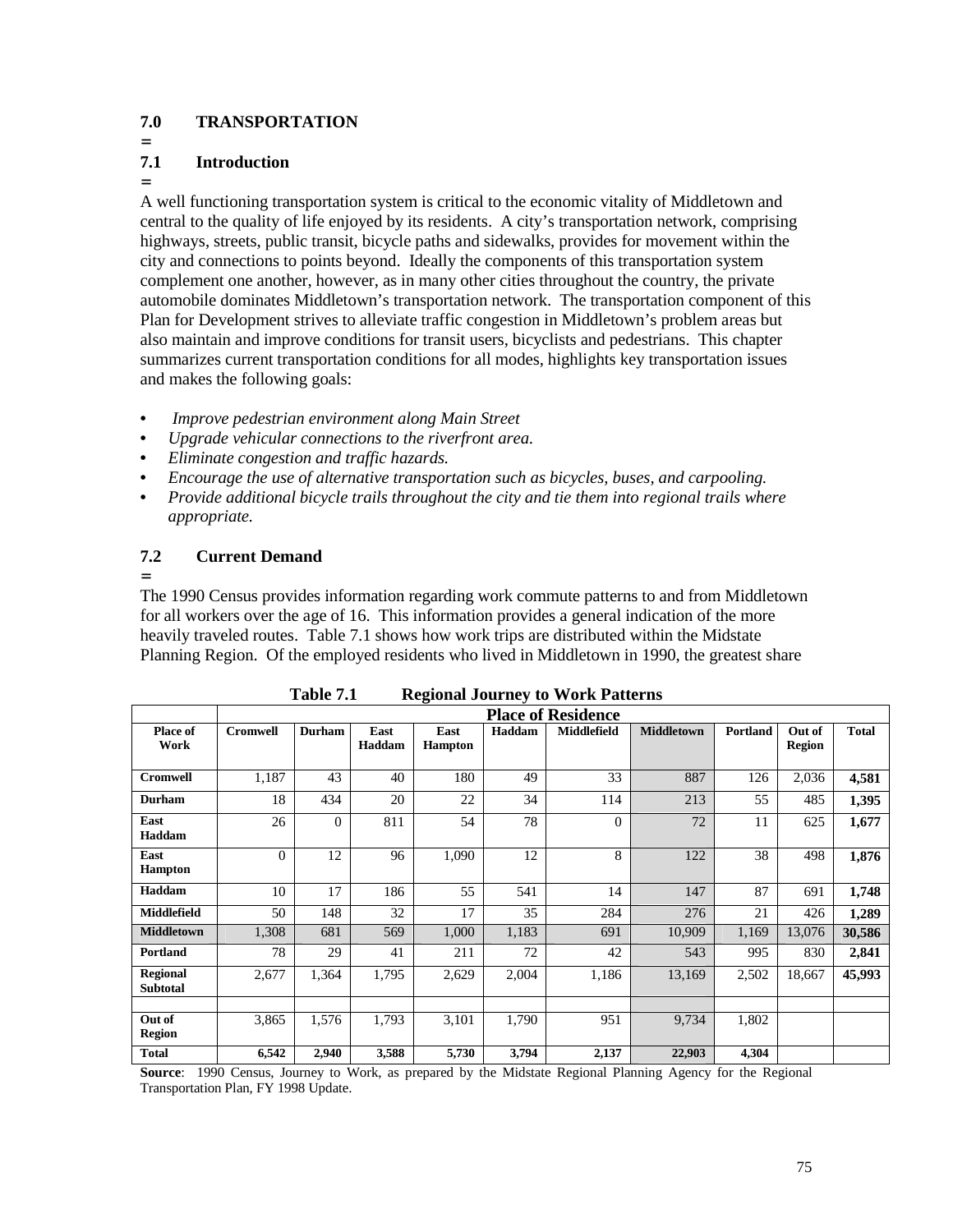also worked there. Slightly less than half of the workers living in Middletown worked outside the region. About 19,700 workers living outside Middletown commuted into the city to work. These patterns indicate a need not only for good circulation within Middletown, but also for good connections between Middletown and other points in the region. The fact that there are about 11,000 persons living and working in Middletown also shows that there are opportunities for increased walking and bicycling.

### **7.3 Functional Classification of the Roadway System**

= The functional classification of the roadway system places roadways in hierarchical categories based on their intended use. Roadways in the highest category are designed for through movement and for large traffic volumes and high speeds, while those in the lowest category are designed for access to adjacent uses and for access to adjacent uses and for low traffic volumes and low speeds. Figure 7.1 shows the 1992 Connecticut Department of Transportation classifications for roadways in the City of Middletown. Roadways in Middletown fall into the following categories: Principal Arterial-Expressway, Principal Arterial-Other, Urban Main Arterial, Urban Minor Arterial and Urban Collector. Roadways that are not designated one of the above classifications are considered local roads.

#### = Principal Arterial – Expressway

Expressways are controlled-access principal arterials that carry large volumes of through traffic. They provide for access *to* a city or major activity center but limited or no access to abutting properties. In Middletown, Interstate 91 and State Route 9 are the only principal arterial expressways. Interstate 91 passes through the northwestern portion of the City of Middletown linking Middletown with Hartford, the state capital, to the north and New Haven, the coastline, and I-95 to the south. State Route 9 parallels the Connecticut River in Middletown providing connections with northbound and southbound I-91, with the state's major east-west interstate - I-84, and with Old Saybrook, the Connecticut coastline, and I-95 to the south.

### Principal Arterial – Other

The City of Middletown has four principal arterials that are not expressways. These roads, like expressways, provide access to the major activity centers, carry high volumes and provide routes for through traffic, however, unlike expressways, they do not have any significant access control. The following roads constitute the principal arterials in Middletown:

- 1. State Route 17 (South Main Street)
- 2. Main Street
- 3. deKoven Dr. / East Main Street (north of Saybrook Road)
- 4. State Route 66 (Washington Street)

### Urban Main Arterial

Urban main arterials supplement the system of principal arterials. They generally carry lighter traffic volumes at lower speeds and provide more land access than principal arterials. The urban main arterials in Middletown are:

- 1. State Route 155 (Randolph Road)
- 2. State Route 157
- 3. State Route 217 (East Street, Ballfall Road)
- 4. State Route 3 (Newfield Street)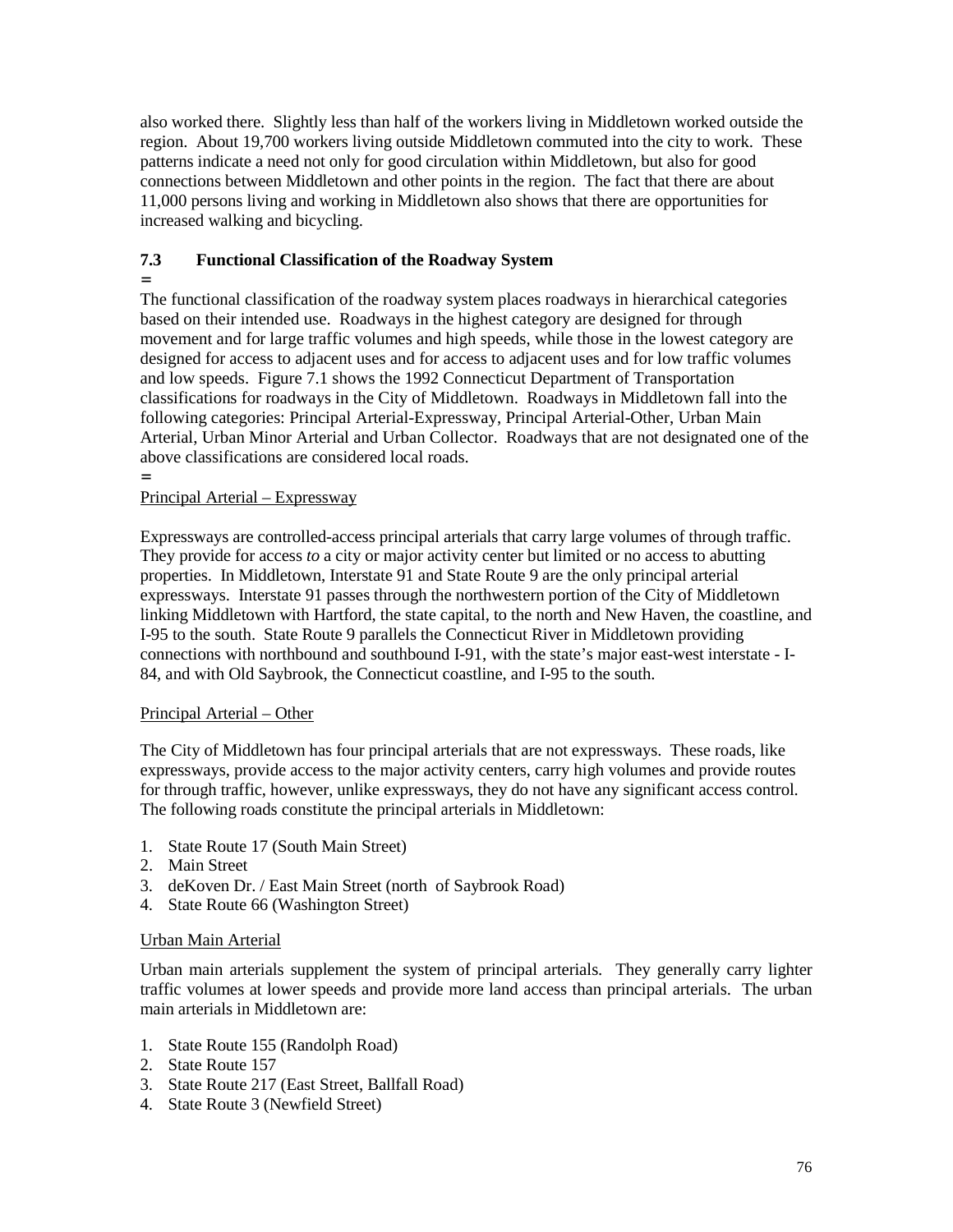### Urban Minor Arterial

Urban minor arterials serve a similar function as main arterials, however they provide a lower level of travel mobility, carry lighter traffic volumes and provide more local access. The urban minor arterials in Middletown are:

- 1. Westfield Street
- 2. Country Club Road
- 3. Ridgewood Road
- 4. East Main Street (south of Saybrook Road)
- 5. Saybrook Road (north of 155)
- 6. Ridge Road
- 7. Russell Street

### Urban Collectors

Collector streets bring traffic from local streets to the network of arterial streets. The system of collector streets also provides access to and limited circulation within residential neighborhoods, commercial areas and industrial areas. The Urban Collector system in Middletown comprises the following streets:

- 
- 2. Middle Street 13. Vine Street
- 3. Industrial Park Road 14. Church Street
- 
- 5. Miner Street 16. Pine Street
- 
- 
- 8. Old Mill Road 19. Union Street
- 9. Liberty / Prospect Street 20. Millbrook Road
- 
- 
- 1. Higby Road 12. North Main Street
	-
	-
- 4. Smith Street 15. Wadsworth Street
	-
- 6. Mile Lane 17. Bretton Street
- 7. Camp Street 18. Pleasant Street
	-
	-
- 10. Liberty Street 21. Saybrook Road
- 11. High Street 22. Aircraft Road

### Local Streets

Local streets are designed to carry the lowest volumes of traffic at the slowest speeds. They provide direct access to the land uses that abut them and connections to the higher order roads such as collectors. As their name implies, local streets should serve local traffic not through traffic. All the roadways that do not belong to the higher order categories in the City of Middletown are local streets.

### **7.4 Traffic Volumes and Roadway Capacity**

=

Capacity refers to the maximum amount of traffic that a roadway can carry. As traffic volumes approach capacity (i.e. high volume to capacity, V/C ratios), the level of service generally decreases resulting in congestion and delays. Figure 7.2 shows the roadways in Middletown that were approaching capacity or over capacity in 1995 and those roads that are projected to reach such level by 2015 according to a 1997 ConnDOT Arterial Study. The figure shows that Route 66 (Washington Street) had the greatest number of segments approaching or exceeding capacity. This roadway is planned to be widened to four lanes. Other congested roadway segments include East Street immediately south of the Cromwell-Middletown town line (in 2015), Route 17 in the southern portion of the city, Route 155 (in 2015) and the portion of Main Street / Route 66 between Washington Street and the Arrigoni Bridge.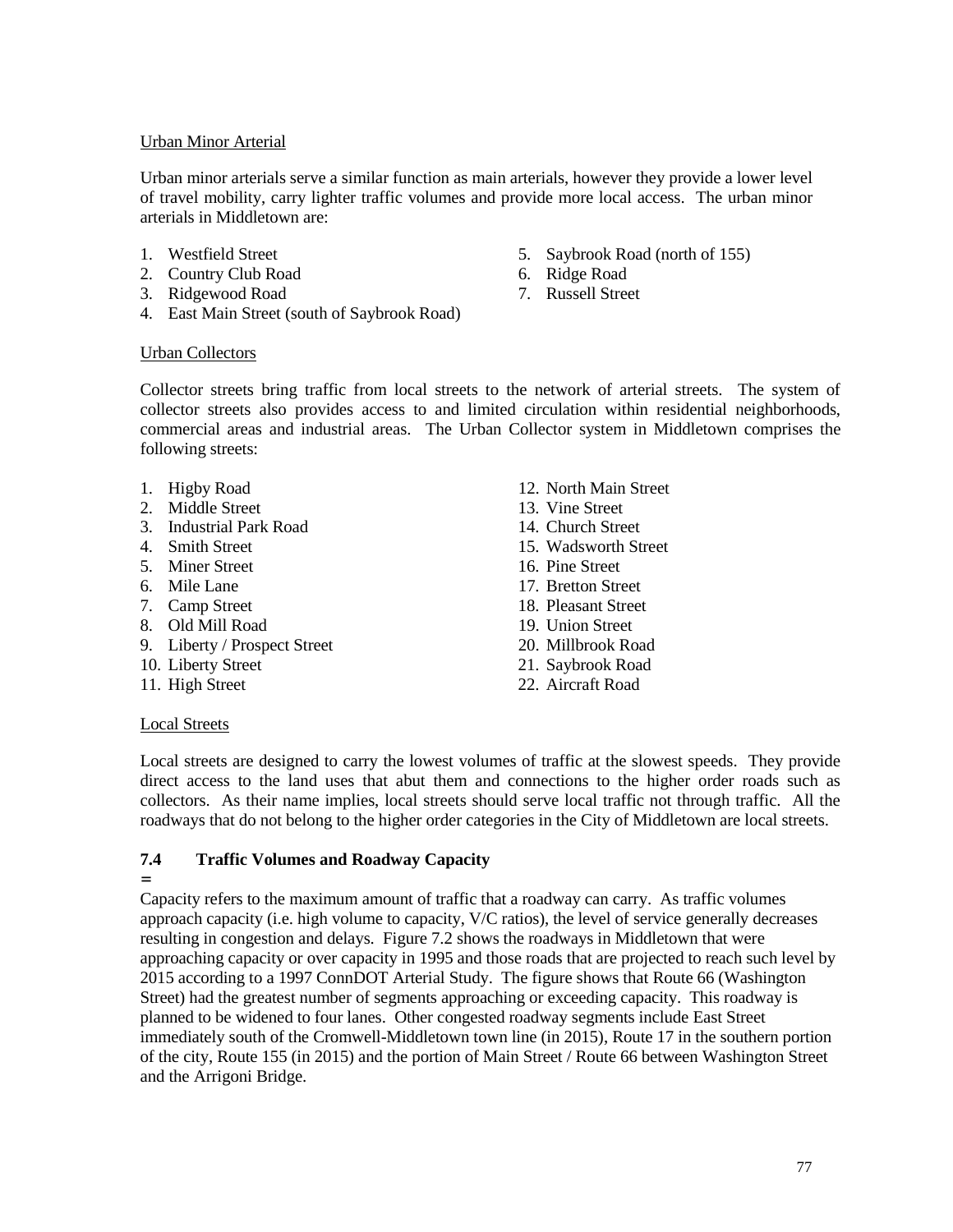

Middletown, CT

BFJ Buckhurst Fish & Jacquemart, Inc.

3 Miles







Source: 1992 ConnDOT Classification as depicted in the Midstate Regional Transportation Plan FY 1998 Update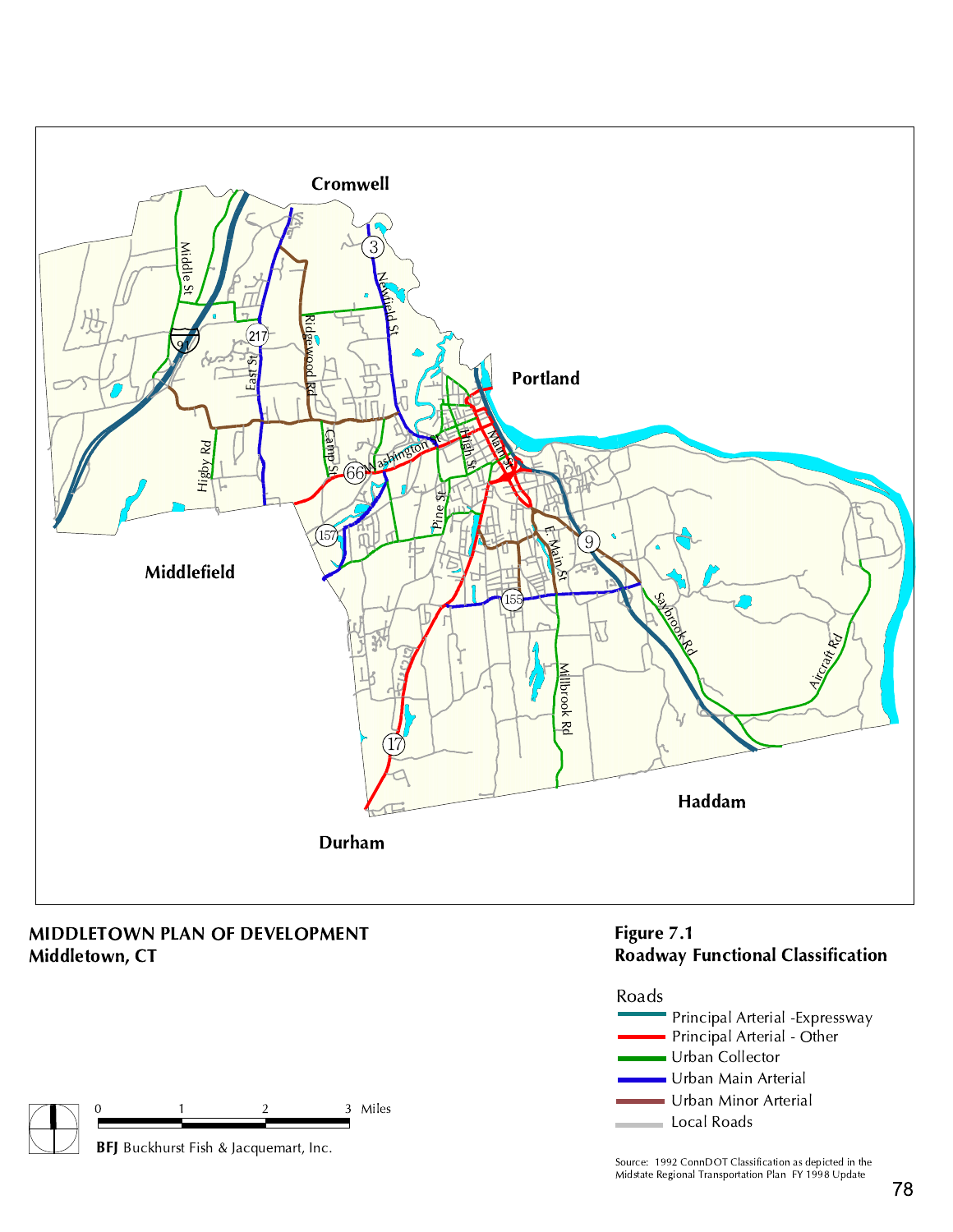### **7.5 Vehicle Crash Data**

The Connecticut Department of Transportation compiles crash data for state and federal roadways in the City of Middletown in its Traffic Accident Surveillance Report. Figure 7.3 indicates the locations where a high number of crashes occurred during the three-year period between 1995 and 1997. Intersections where 10 or more crashes occurred are identified in red. Stretches of roadway where more than 10 crashes occurred are identified in green. Table 7.2 indicates the number of crashes at each map location. These areas, particularly on Route 9,17, and 66 should be the focus of further study and improvement.

| Table 7.2         |
|-------------------|
| <b>Crash Data</b> |

| <b>Crash Location</b>                                     | <b>Number of</b><br><b>Crashes</b> |  |  |
|-----------------------------------------------------------|------------------------------------|--|--|
| <b>Intersections</b>                                      |                                    |  |  |
| Route 17 at Main St Ext & Route 9 Interchange             | 188                                |  |  |
| I-91 at Country Club Rd Interchange                       | 123                                |  |  |
| Route 9 at Exit 10 Interchange                            | 51                                 |  |  |
| Route 9 at Route 17 Interchange                           | 45                                 |  |  |
| Route 9 at Route 155 Interchange                          | 41                                 |  |  |
| Route 9 at deKoven & Harbor Dr Interchange                | 39                                 |  |  |
| Route 9 at Route 17 (Hartford Ave)                        | 25                                 |  |  |
| Route 66 at Boston Rd & Old Mill Rd                       | 23                                 |  |  |
| Route 9 at Silver St Interchange                          | 22                                 |  |  |
| Route 9 at Bow Ln Interchange                             | 21                                 |  |  |
| Route 66 at High St                                       | 18                                 |  |  |
| Route 9 at SR 545 (Washington St) & Con                   | 16                                 |  |  |
| Route 66 at Route 3 (Newfield Rd) & Vine St               | 13                                 |  |  |
| Route 17 at Route 17 Hartford & No Main St                | 12                                 |  |  |
| Route 66 at Ent Walbaums & Washington Pl                  | 11                                 |  |  |
| Route 17 at Highland Avenue                               | 10                                 |  |  |
| <b>Crash Location</b>                                     | <b>Number of</b>                   |  |  |
|                                                           | <b>Crashes</b>                     |  |  |
| <b>Stretches of Roadway</b>                               |                                    |  |  |
| I-91 between Baldwin & Country Club Interchange           | 134                                |  |  |
| I-91 between Country Club & Route 372 Interchange         | 87                                 |  |  |
| Route 9 between Bow Ln & Silver St Interchanges           | 24                                 |  |  |
| Route 3 between Mile La & Tuttle Rd                       | 15                                 |  |  |
| Route 9 between Exit 10 Interchange & Exit 11 Interchange | 14                                 |  |  |

**Source**: ConnDOT Traffic Accident Surveillance Report 1995 - 1997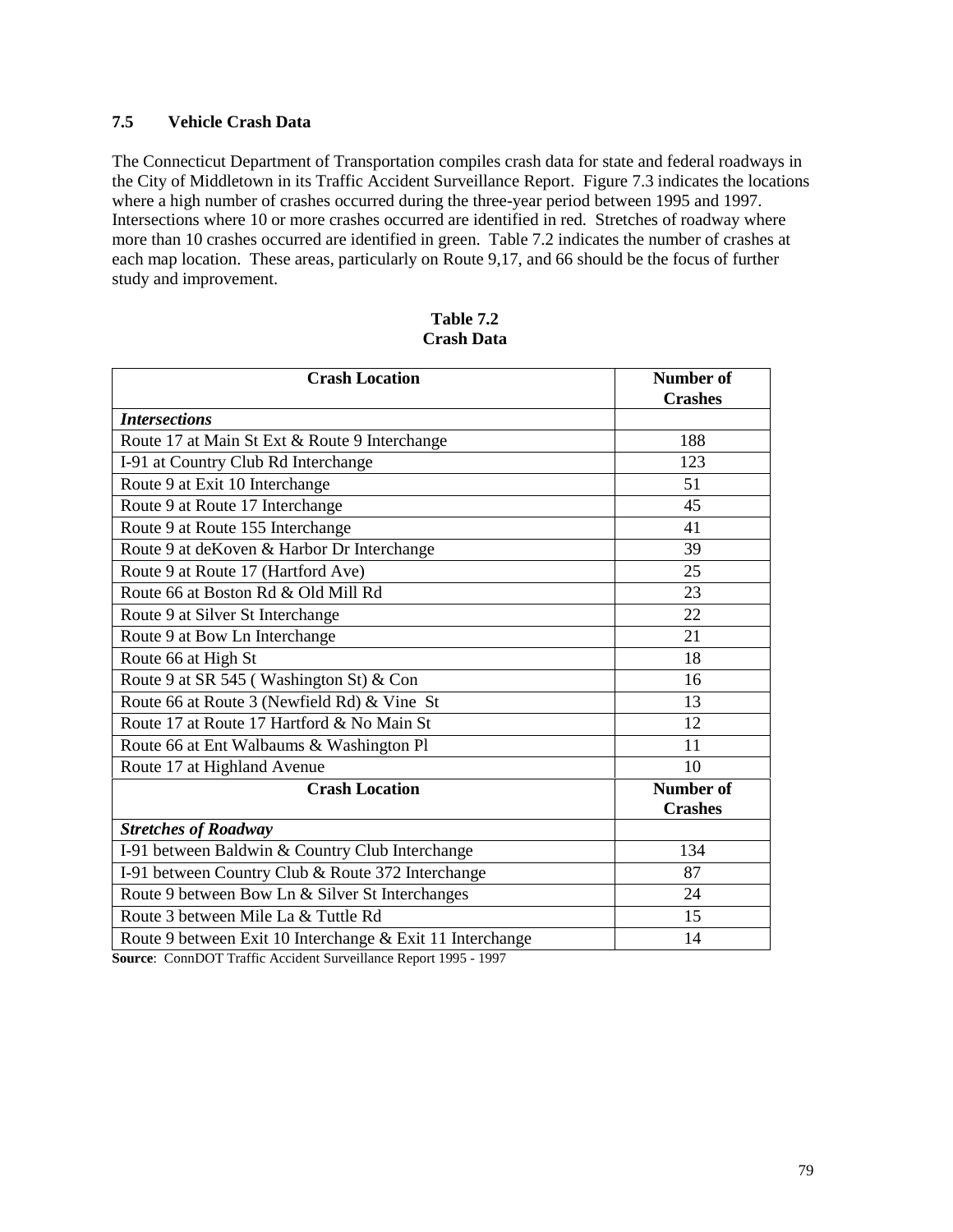

## MIDDLETOWN PLAN OF DEVELOPMENT Middletown, CT



## Figure 7.2 Roadway Capacity



Source: 1992 ConnDOT 1997 Arterial Study Update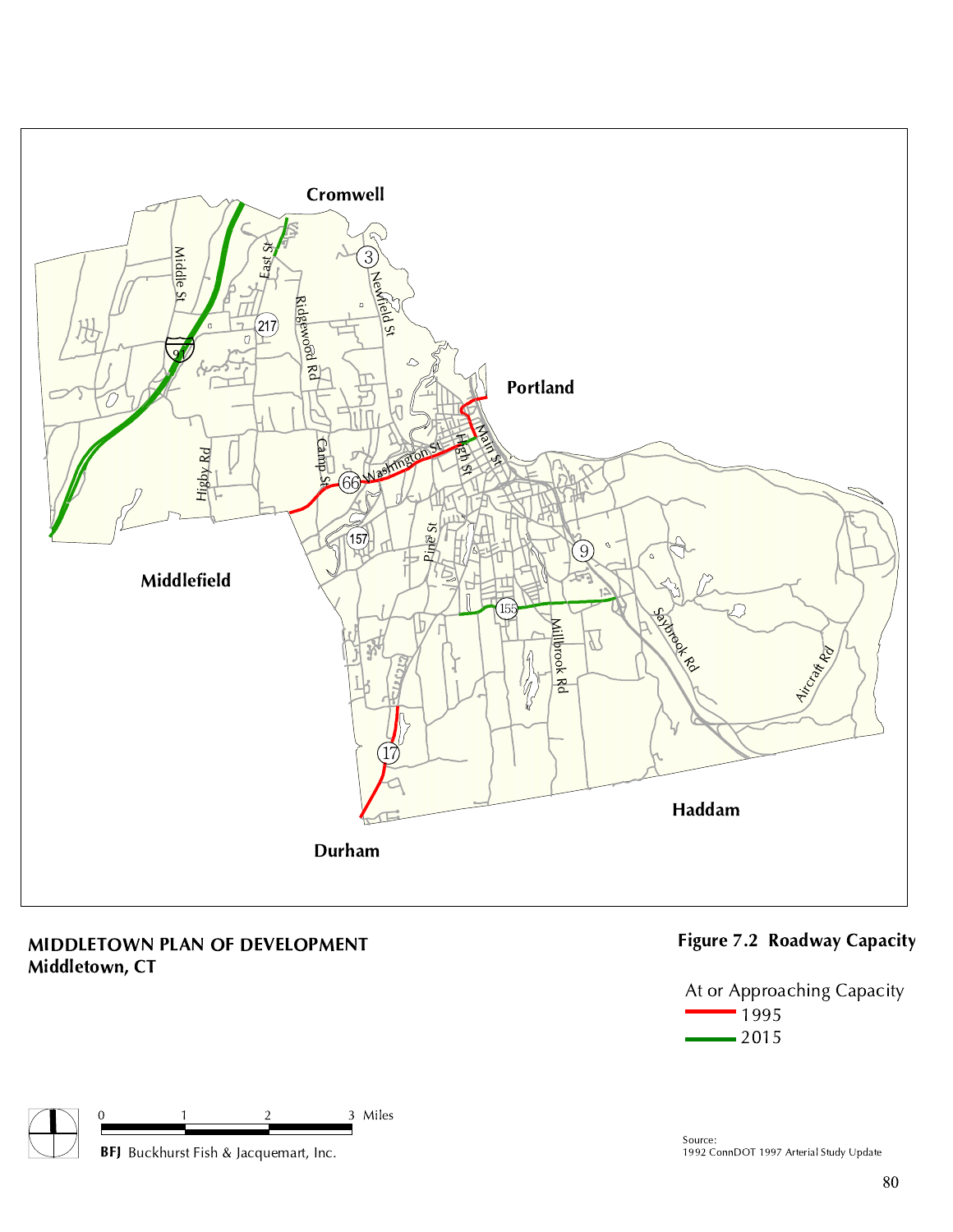

## MIDDLETOWNPLAN OF DEVELOPMENT Middletown, CT

# Figure 7.3 High Crash Locations 1995 - 1997



#= Number of Crashes



Source: ConnDOT Traffic Accident Surveillance Report 1995 - 1997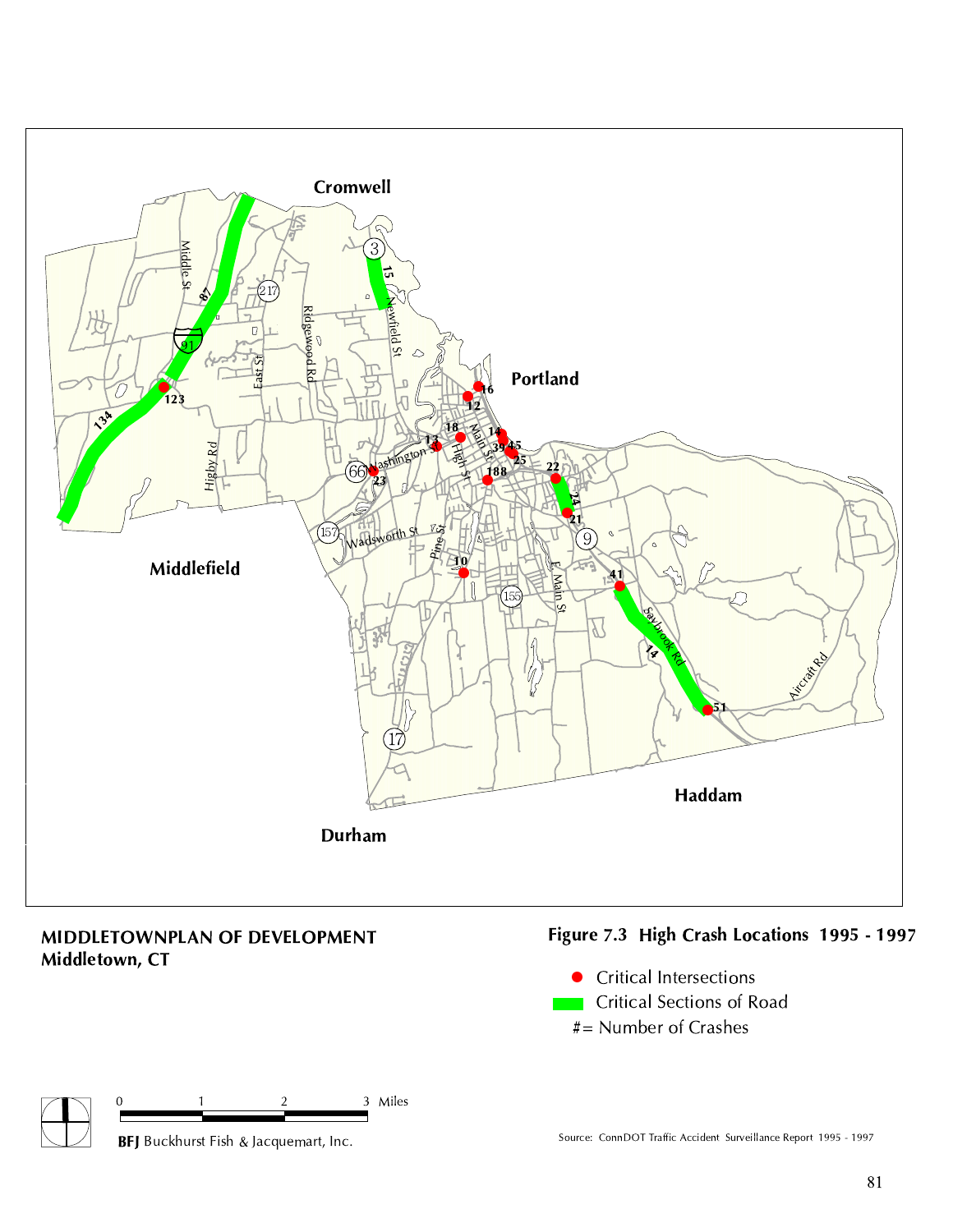### **7.6 Public Transportation**

### Fixed-Route and Rural Route Bus Service

Middletown Area Transit (MAT) provides fixed-route bus service and rural route service to the City of Middletown and surrounding towns. During the day, MAT provides flag-stop service along five fixed routes between approximately 6 AM and 6:30 PM. At night, MAT operates service along two condensed routes between the hours of 7 PM and 11 PM. Figure 6.4 shows this fixed-route service. MAT's rural service links Middletown with the nearby towns of Portland, East Hampton and Durham as indicated in the same figure. The regular one-way fare is \$1 with discounts for children, the elderly, and people with disabilities. Transfers between MAT and Connecticut Transit with service to Hartford are free at the downtown MAT terminal. Planned service improvements include introducing service between Middletown and Meriden and the extension of service to the Pratt and Whitney plant in the southern section of the city.

### Paratransit

In conjunction with MAT's services, the Middlesex County Chapter of the American Red Cross provides free paratransit service within Middletown, Cromwell, Durham, East Hampton, Middlefield and Portland to the elderly and persons with disabilities. This service is available Monday through Friday between 8 AM and 6 PM.

### Regional Bus Service

Connecticut Transit and Peter Pan Bus Lines, Inc. provide intercity bus service between Middletown and other northeastern cities. Connecticut Transit operates hourly bus service between Middletown and Hartford between 9 AM and 3 PM on weekdays with more frequent service during peak hours. Peter Pan operates service to Hartford, New Haven, Boston, Worcester, and New York City with connections to other destinations across the country.

### Rail

Currently there is no passenger rail service in the City of Middletown. The Midstate Regional Planning Agency calls for support of passenger and freight rail service in its Regional Transportation Plan FY 1998 Update. As a long-term solution to increased automobile congestion, ConnDOT is studying the feasibility of implementing light rail service between Old Saybrook, Middletown and Hartford with stops at the smaller towns in between.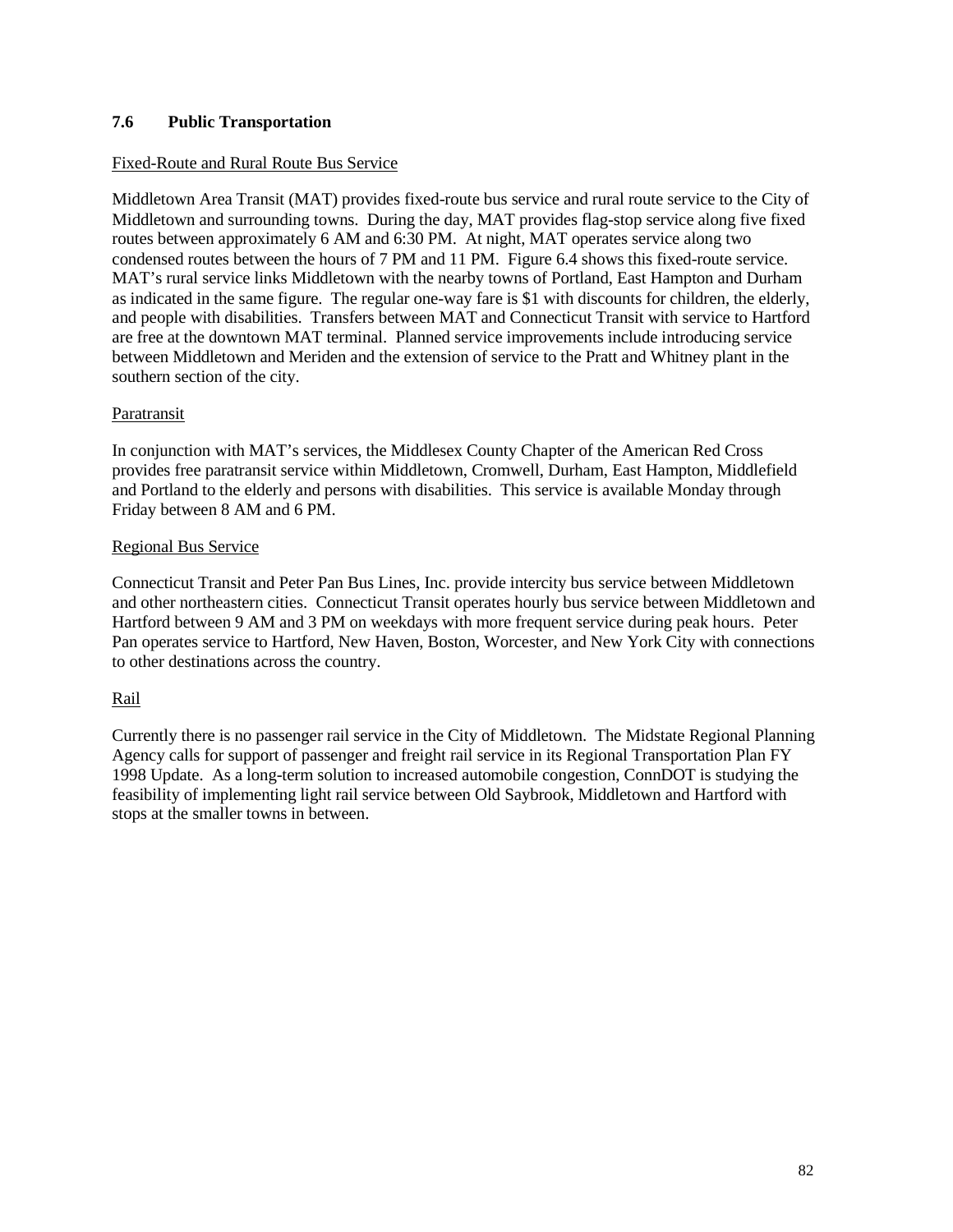

## MIDDLETOWN PLAN OF DEVELOPMENT Middletown, CT



## Figure 7.4 Middletown Area Transit Local Bus Service (Day)



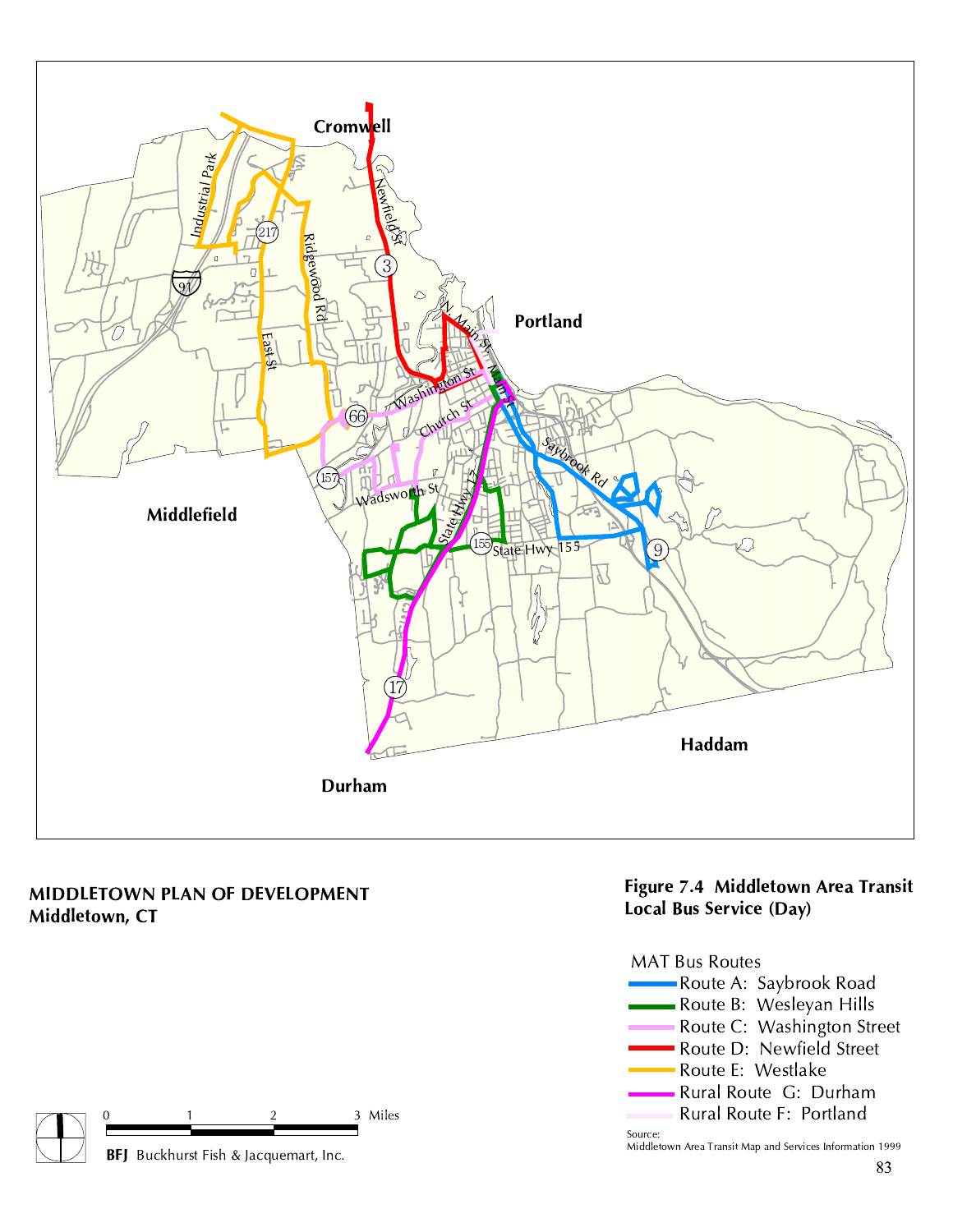### **7.7 Bike and Pedestrian Circulation**

Bicycle and pedestrian facilities such as bike routes, multi-use paths and sidewalks are an important part of the city's transportation network. They provide an alternative to driving and facilitate the use of public transit by providing links between the bus stop and the origin/destination of the traveler. =

Three critical areas for pedestrians are 1) the Downtown / Main Street area, 2) the area around Wesleyan University, and 3) Route 3 (Newfield Street) between Washington Street and Cromwell. The Downtown / Main Street area and Wesleyan University both have sidewalks on some but not all streets, but pedestrians face other barriers in these areas such as high speed traffic. Route 3 (Newfield Street) has no sidewalks but is used by pedestrians who walk on the shoulder or the side of the road to reach commercial areas located immediately north of Middletown in Cromwell. Recommended improvements to these conditions are summarized in Section 7.9.

The existing bike facilities in Middletown are limited. There are currently no designated bike lanes, however River Road is partially closed to motorists on Sundays to allow for recreational use. The only facility designated specifically for bicycling and walking in Middletown is the Westlake-Aetna Bicycle and Pedestrian Way shown in Figure 7.5. This path links the Westlake planned residential development with Aetna, an employer of approximately 6,000 people, and other major employers along Industrial Park Road. The state has recently provided funding for the Mattabasset Trolley Trail. This trail will extend the Westlake Aetna Path from the Westlake Planned Residential Area, across Route 217 to the high-density housing development, the Meadows at Riverbend and then on to a planned golf course at the Tuttle Place Industrial Park. The path will then loop back to Westlake.

While no designated bike lanes exist, ConnDOT publishes a bicycle map that indicates roads that are appropriate for bicyclists. As shown in Figure 7.5, the map designates Routes 17 and 3 as Cross State Routes in Middletown and Routes 3, 157, Millbrook Road, Old Saybrook Road and Westfield / Country Club Road as Recommended Routes.

The ConnDOT map recognizes that Connecticut Roads were not designed for bike touring and inclusion on the map does not certify the safety of the roadway for bicycling. Most of the roads indicated on the map in Middletown seem safe for cycling with the exception of Route 3 (Newfield Street). As described above, this road is heavily traveled, has numerous curb cuts, a narrow shoulder and a high number of accidents. Only experienced bicyclists should use this route unless improvements are made. In the alternative, the city should investigate alternate bike routes around the Route 3 corridor, such as Route 99 in Cromwell along the Waterfront to Harbor Park and the downtown. The City of Middletown should work with the ConnDOT to create designated bike lanes where shoulders are wide enough and to sign routes included on the state bicycle map with "Share the Road" signs or "Bicycle Route" signs to help increase motorists awareness of bicyclists.

One area where bicycling should be encouraged but is currently discouraged is the Downtown / Main Street area. A city ordinance prohibits bicycles on Main Street sidewalks and the street lacks any bicycle facilities such as bike racks. In addition, the high speeds on Main Street combined with onstreet parking and heavy pedestrian activity result in challenging bicycling conditions on-street as well. A bicycle lane would provide for increased bicycle safety and could be part of a comprehensive Main Street improvement plan that would narrow the street width, slow speeds and provide greater pedestrian and bicycling amenities.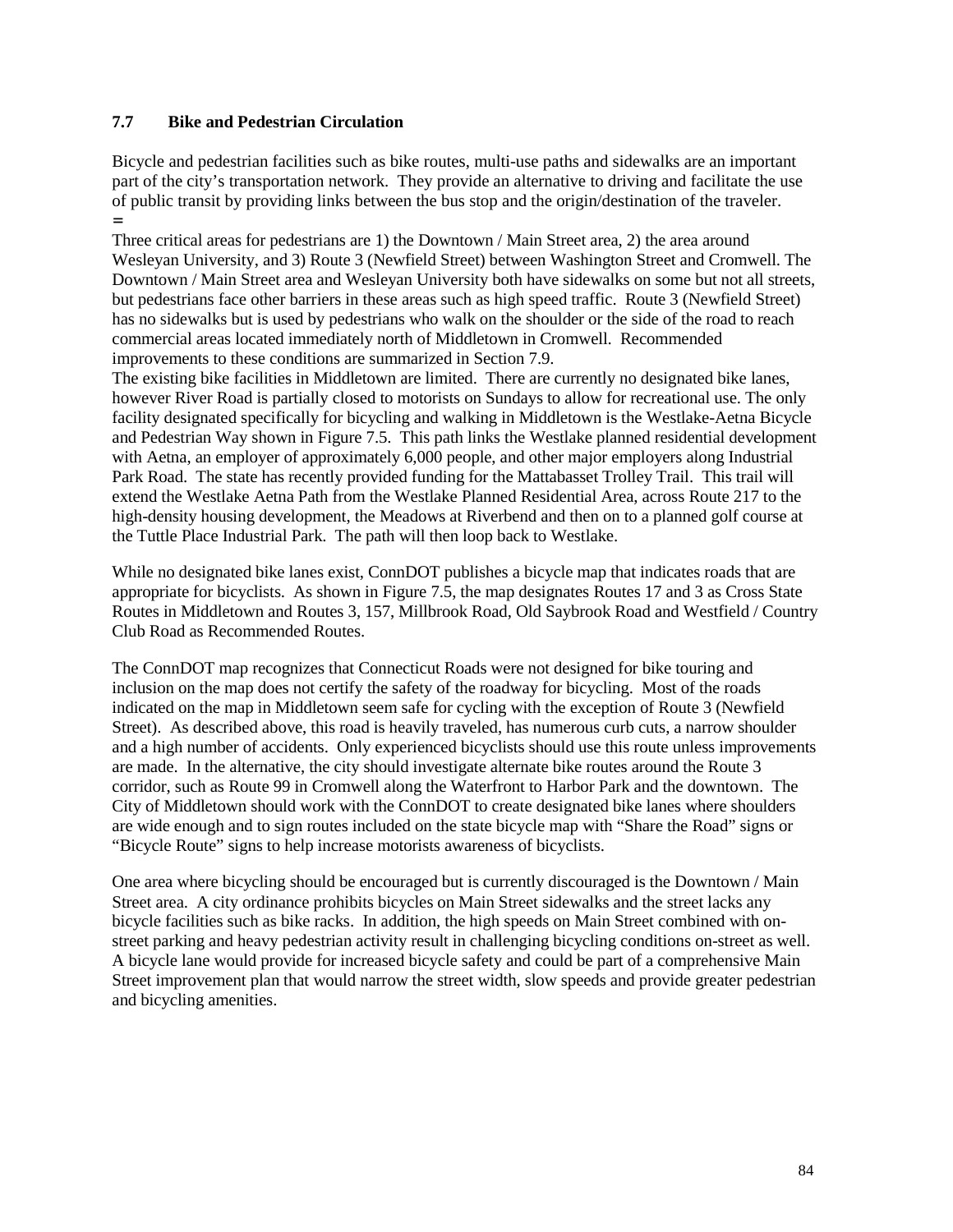

## MIDDLETOWN PLAN OF DEVELOPMENT Middletown, CT







Sources: ConnDOT Bicycle Map 1996 and Midstate Regional Transportation Plan FY 1998 Update and Middletown Planning Department Buckhurst Fish & Jacquemart, Inc.